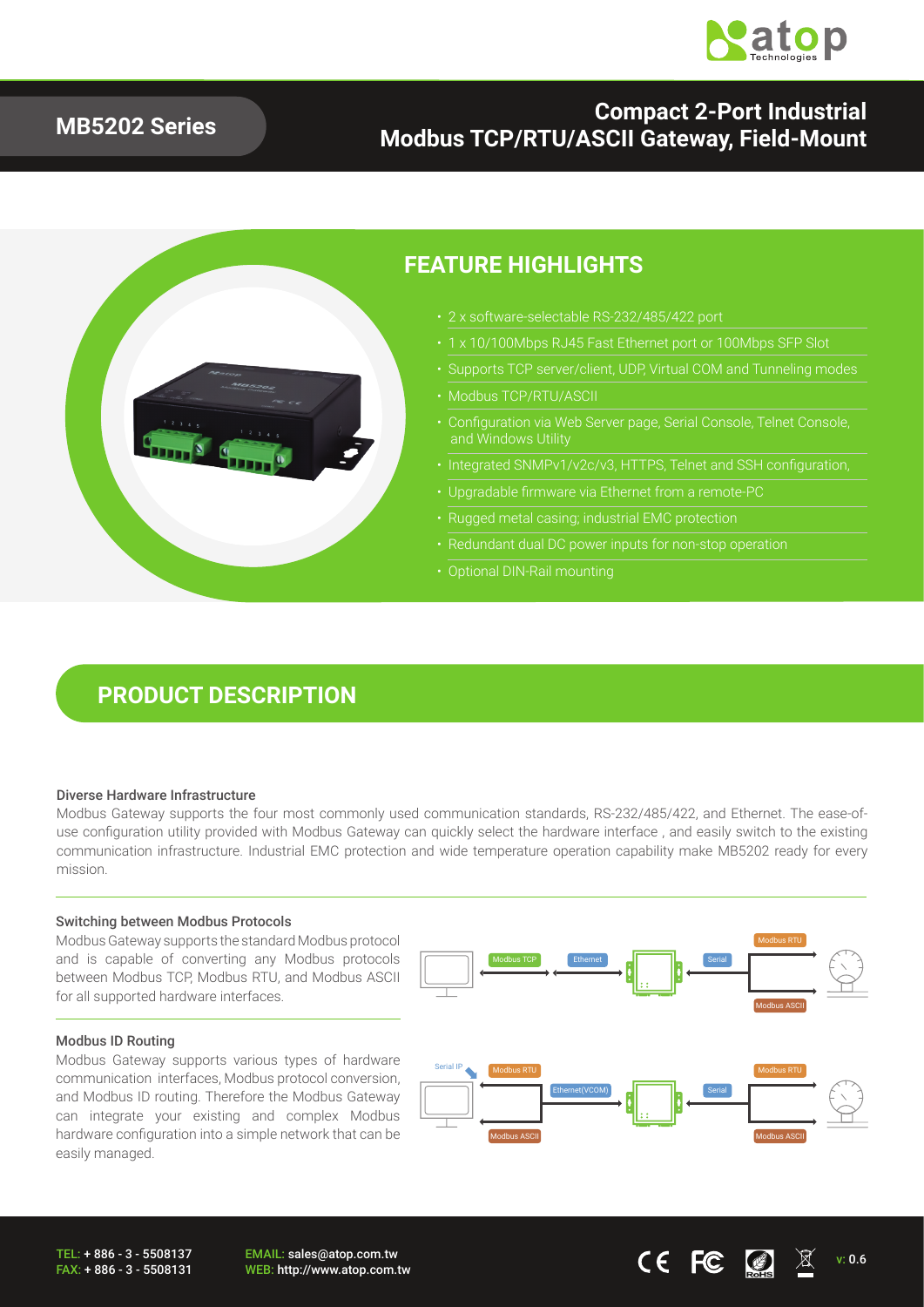

 $CE$  FC  $\bigcirc$   $\mathbb{Z}$   $\mathbb{X}$  v: 0.6

## **SPECIFICATIONS**

| <b>Network Interface</b>                               |                                                                                                                                                                                                                                                                                                                                          |  |
|--------------------------------------------------------|------------------------------------------------------------------------------------------------------------------------------------------------------------------------------------------------------------------------------------------------------------------------------------------------------------------------------------------|--|
| <b>Ethernet Port</b>                                   | 1x 10/100BASE-T(X) RJ-45 or 1x100BASE-FX SFP Slot                                                                                                                                                                                                                                                                                        |  |
| Compliance                                             | IEEE 802.3 for 10BASE-T<br>IEEE 802.3u for 100BASE-T(X) and 100BASE-FX                                                                                                                                                                                                                                                                   |  |
| <b>Serial Interface</b>                                |                                                                                                                                                                                                                                                                                                                                          |  |
| Connector                                              | 9-Pin D-Sub9 connector(Male, -DB version) or 5-Pin Terminal block (-TB version)                                                                                                                                                                                                                                                          |  |
| Ports                                                  | $\overline{2}$                                                                                                                                                                                                                                                                                                                           |  |
| Mode                                                   | 1x RS-232(Full-function DB9)/RS-485(2 and 4 wire)/RS-422, software selectable<br>1x RS-232/RS-485(2 and 4 wire)/RS-422, software selectable                                                                                                                                                                                              |  |
| <b>Baud Rate</b>                                       | 1200~230,400 bps                                                                                                                                                                                                                                                                                                                         |  |
| Parity                                                 | None, Odd, Even, Space, Mark                                                                                                                                                                                                                                                                                                             |  |
| Data Bits                                              | 7,8                                                                                                                                                                                                                                                                                                                                      |  |
| <b>Stop Bits</b>                                       | 1,2                                                                                                                                                                                                                                                                                                                                      |  |
| Flow Control                                           | None, Xon/Xoff, RTS/CTS (RS-232 only)                                                                                                                                                                                                                                                                                                    |  |
| <b>Power Characteristics</b>                           |                                                                                                                                                                                                                                                                                                                                          |  |
| Connector                                              | 3-Pin 5.08mm Lockable Terminal Block and DC Jack for redundancy                                                                                                                                                                                                                                                                          |  |
| Input Voltage<br>Power Consumption<br>Power Redundancy | 3-Pin 5.08mm Lockable Terminal Block: 9-30VDC; DC Jack 5VDC<br><9W<br>Yes                                                                                                                                                                                                                                                                |  |
| <b>Reverse Polarity Protection</b>                     | Yes                                                                                                                                                                                                                                                                                                                                      |  |
|                                                        |                                                                                                                                                                                                                                                                                                                                          |  |
| <b>Mechanicals</b>                                     |                                                                                                                                                                                                                                                                                                                                          |  |
| Dimensions ( $W \times D \times H$ )                   | 75 mm x 85 mm x 28 mm (without wall-mount part)<br>MB5202-TB/MB5202-Sis: 74.5 x 108.2 x27.5mm (with wall-mount part)<br>MB5202-DB: 80.3 x 108.2 x27.5mm (with wall-mount part and DB9 connector)<br>MB5202-SFP-TB: 76.6 x 108.2 x 27.5mm (with wall-mount and SFP)<br>MB5202-SFP-DB: 81.4 x 108.2 x 27.5mm (with wall-mount SFP and DB9) |  |
| Installation                                           | Wall-Mount or DIN-Rail (optional kit)                                                                                                                                                                                                                                                                                                    |  |
| <b>Reset Button</b>                                    | Yes                                                                                                                                                                                                                                                                                                                                      |  |
| Weight                                                 | 200 <sub>g</sub>                                                                                                                                                                                                                                                                                                                         |  |
| <b>Environmental Limits</b>                            |                                                                                                                                                                                                                                                                                                                                          |  |
| <b>Operating Temperature</b>                           | $-20^{\circ}$ C ~ 70°C ( $-4^{\circ}$ F ~ 158°F)                                                                                                                                                                                                                                                                                         |  |
| Storage Temperature                                    | $-40^{\circ}$ C ~ 85°C (-40°F ~ 185°F)                                                                                                                                                                                                                                                                                                   |  |
| Ambient Relative Humidity                              | $5 \sim 95\%$ RH, (non-condensing)                                                                                                                                                                                                                                                                                                       |  |
| <b>Software</b>                                        |                                                                                                                                                                                                                                                                                                                                          |  |
| Protocols                                              | TCP, IPv4, UDP, DHCP Client, HTTP, HTTPS, Telnet, ARP, SNMPv1/v2cv3                                                                                                                                                                                                                                                                      |  |
| Configuration                                          | Atop Management Utility, Web UI, Telnet, CLI                                                                                                                                                                                                                                                                                             |  |
| VirtualCOM                                             | Windows/Linux redirection software                                                                                                                                                                                                                                                                                                       |  |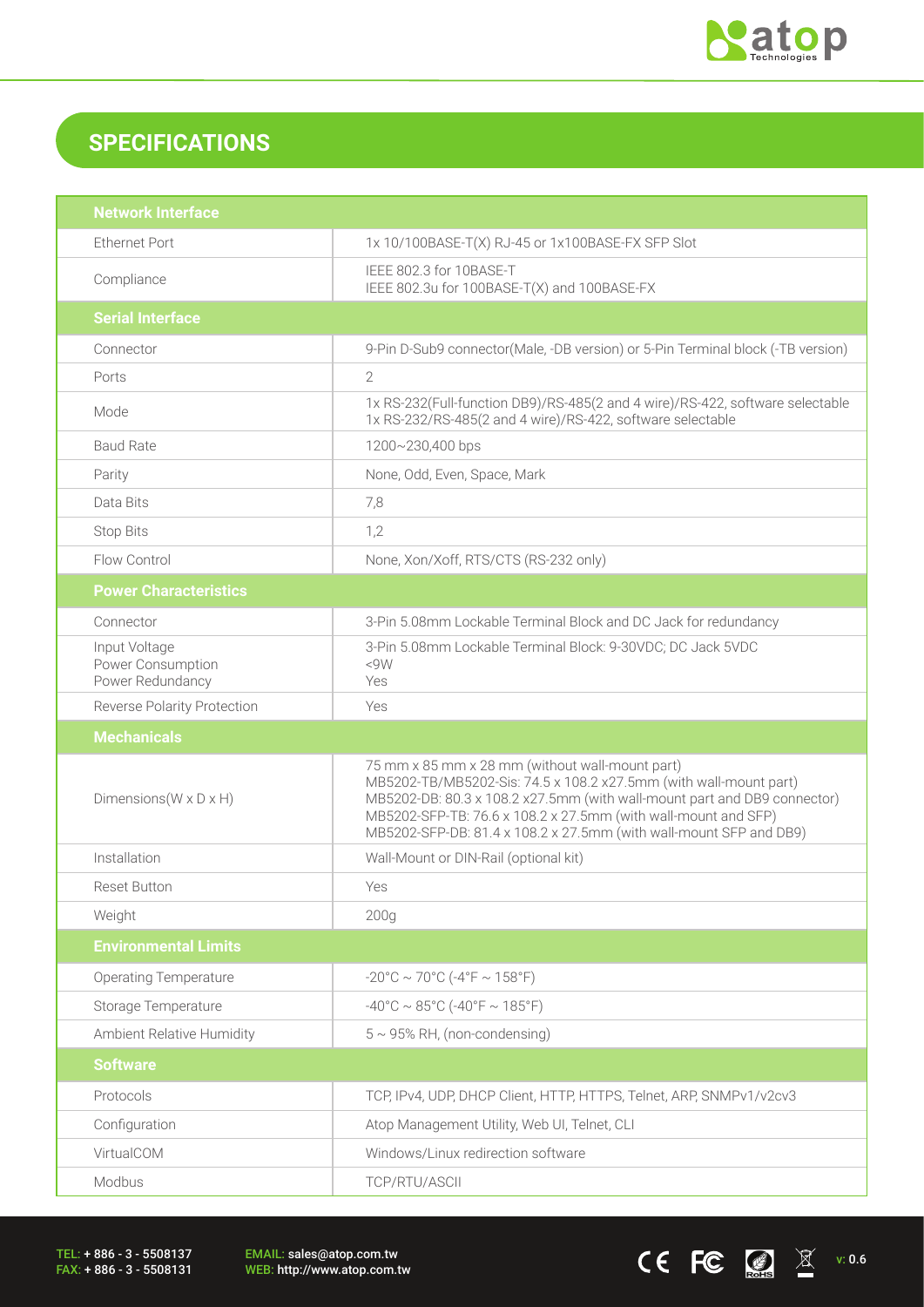

| <b>TCP Client</b> | Single destination or VirtualCOM            |
|-------------------|---------------------------------------------|
| <b>TCP Server</b> | 4 Connections; VirtualCOM or reverse Telnet |
| . JDP             | Up to 4 Ranges IP                           |

## **DIMENSIONS & LAYOUT**



# **REGULATORY APPROVALS**

| <b>Approvals</b> |                                                                                                                   |                                    |                 |                 |
|------------------|-------------------------------------------------------------------------------------------------------------------|------------------------------------|-----------------|-----------------|
| Safety           | EN62368-1                                                                                                         |                                    |                 |                 |
| EMC              | FCC Part 15, Subpart B, Class A<br>EN 55032, EN61000-6-4<br>EN 61000-3-2<br>EN 61000-3-3<br>EN 55024, EN61000-6-2 |                                    |                 |                 |
| <b>Test</b>      | Item                                                                                                              |                                    | <b>Value</b>    | <b>Level</b>    |
| IEC 61000-4-2    | <b>ESD</b>                                                                                                        | Contact Discharge<br>Air Discharge | ±4KV<br>$±8$ KV | $\sqrt{2}$<br>3 |
| IEC 61000-4-3    | <b>RS</b><br>80-1000MHz                                                                                           |                                    | 10(V/m)         | 3               |